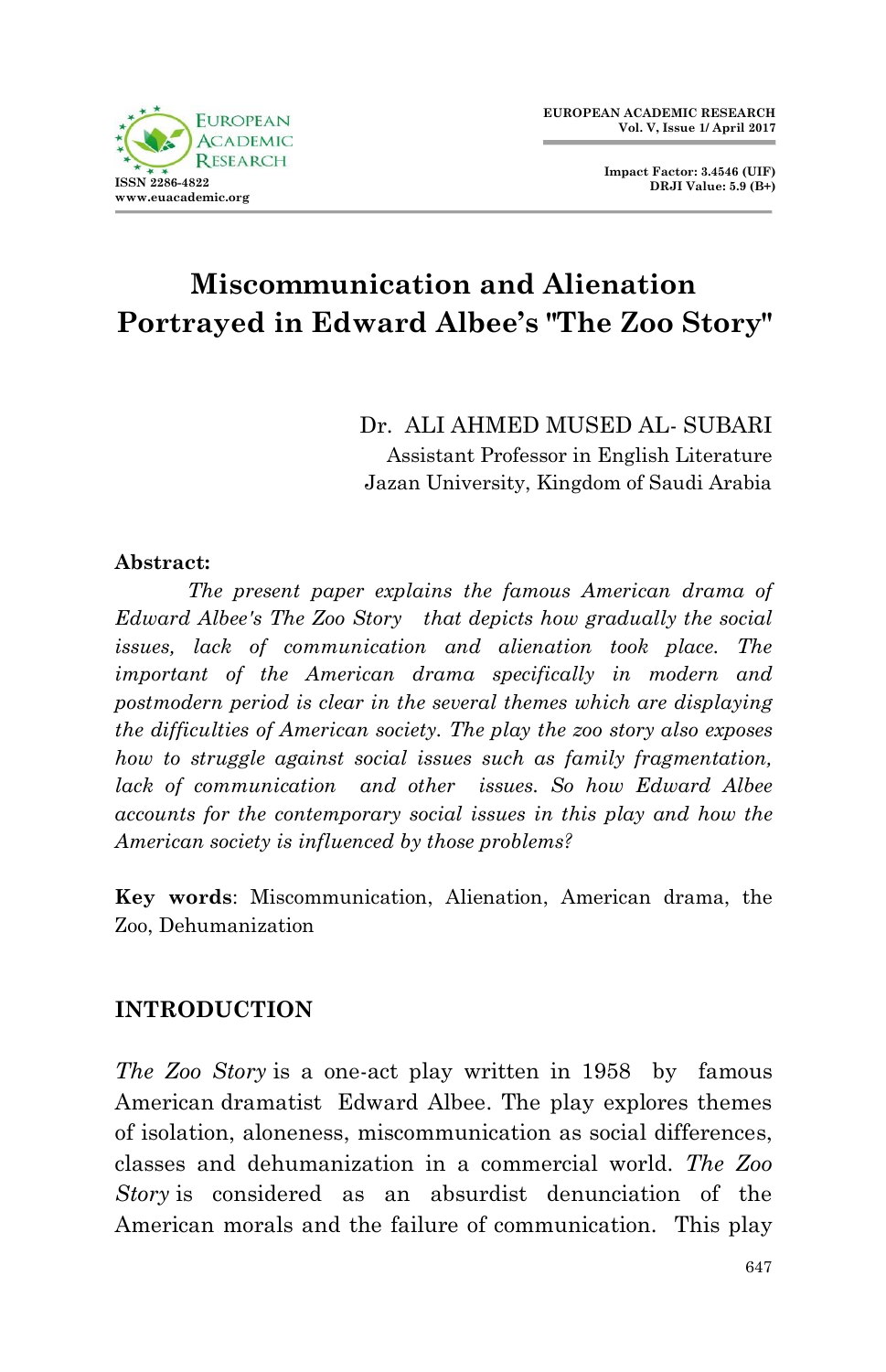is a great example of The Theatre of the Absurd. It exposes several significant themes such as failure of communication with people, the mistakenness of most human values, man's separation from his fellow human beings. His play is inhabited by isolated human beings desperately looking for honest communication with other people. Because of the impossibility to contact, they often create worlds of their own in which they can search for shelter from the hostility from the external world. The dramatist explains that the play is necessary to eliminate the illusion in order to reach reality and to enable the character to start living in a perfect and a peaceful world.

# **LITERATURE REVIEW**

Edward Albee"s *The Zoo Story* is a long one-act play in which "nothing happens" except the exchange of dialogues until the violent ending. Language creates situations and gives momentum to the play. Through verbal communication only Jerry Albee's portrays the haunting loneliness, and the human hopelessness to establish a 'connect' with others. With the character of Jerry, Albee gave a new voice to American drama. Albee empowered the disempowered. Living on the margins of the society, Jerry is the anti-establishment, counterculture hero. He is the dark stranger, the social outcast, the orphan, the Other (Bottoms 19).

On 14th January 1960, *The Zoo Story* opened at the Provincetown play house in New York. The play was well received by audience and some critics too, but according to some critics, the play has miscommunication overtone. *The Zoo Story* represents two complex characters. Jerry, the protagonist of the play, is a complex character while Peter, the second character, appears less complex. The two men are isolated by social class, intellectual interests, goals, ways of life: "Peter is the embodiment of the model capitalist man that is confronted with the emotional isolation of the social exile" (Debusscher 10). On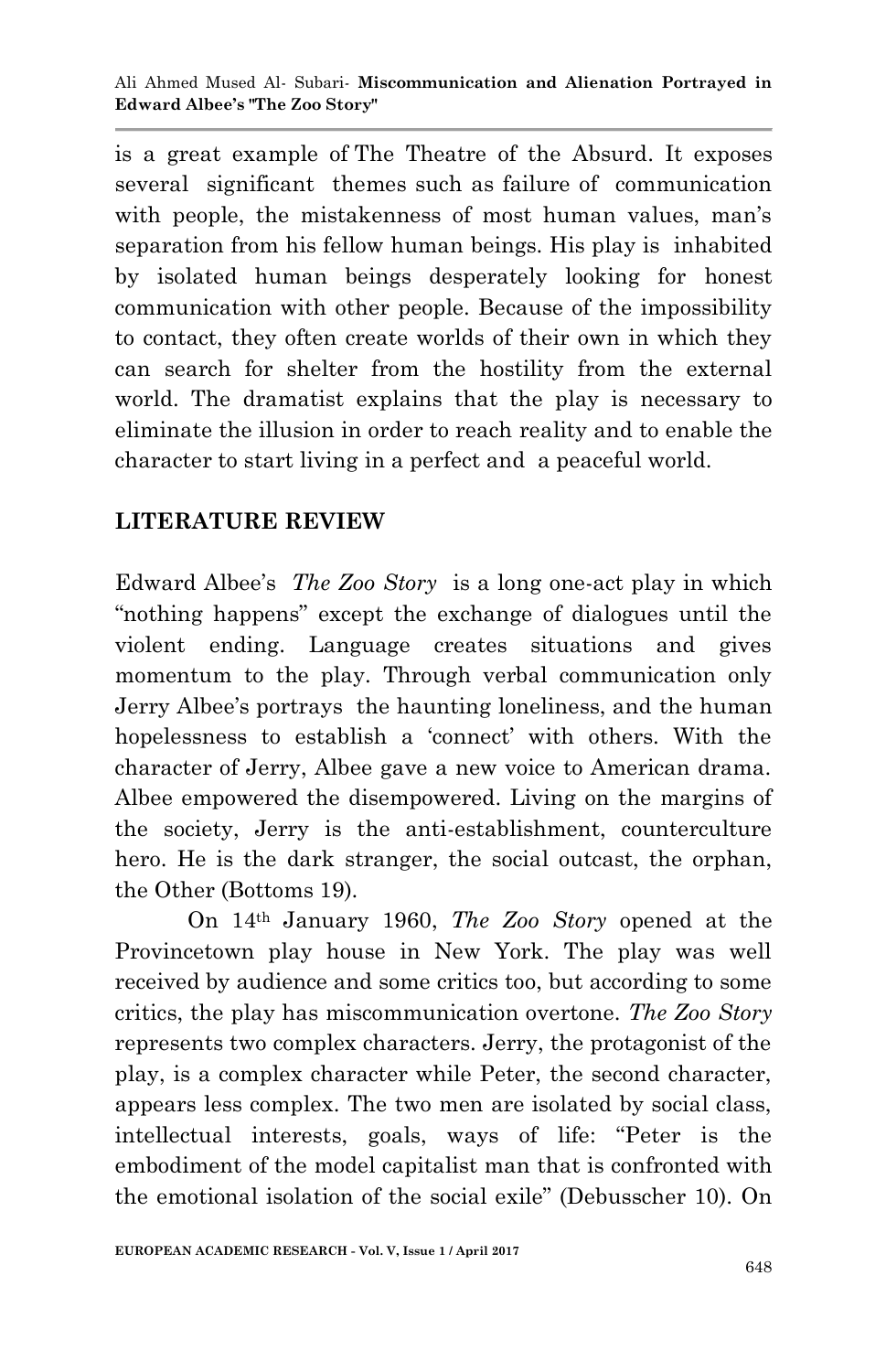the one hand, Jerry lives in a world where thousands of peoples are living with food, clothing, shelter, friendship, luxurious life .The interpretation of the ending of play varies from reader to reader. As Jerry is described "the central figure exhausts himself and finally dies of trying to integrate himself, to reestablish lost contact, "to belong"" (48).

The play is the picture of American alienation felt by many in American culture during the 1950s, but Jerry's fight for communication with Peter exceeds the times. "The play can be explained as a sociopolitical tract, a pessimistic analysis of human alienation, a modern Christian allegory of salvation, and an example of absurdist and nihilist theater, but the play has managed to absorb these perspectives without exhausting its many levels of meaning" (Anderson 93). *The Zoo Story* conveys the alienation and lack of communication in American drama that deal with these issues. The playwright will prove in numerous later plays that his interest lies in a fundamentals sense of alienation, but the urgent need for communication was most stated in his very first play.

*The Zoo Story* thus gives a theme that will consume Albee throughout his occupation, namely, the tendency of people to establish psychological barriers in order to avoid profound relations. Jerry tries to communicate, to enter into connect with another man. His death is an escape from the unfriendliness and misery of being rejected by the external world. Albee puts Jerry"s loneliness as a universal condition of the modern man. The play arises from the alienation felt by many in American culture during the 1950s, but Jerry"s battle for connection with Peter transcends the times.

In fact, most of the speech in the play is told by Jerry. Peter talks very little. Jerry wants to establish communication with Peter, but he does not talk to anyone. Like the imprisoned animals, he is just observed and his presence is felt, but no one talks to him or realizes what he wants and what he does not (Ismail 6). Jerry has harmful torture when he actually tries to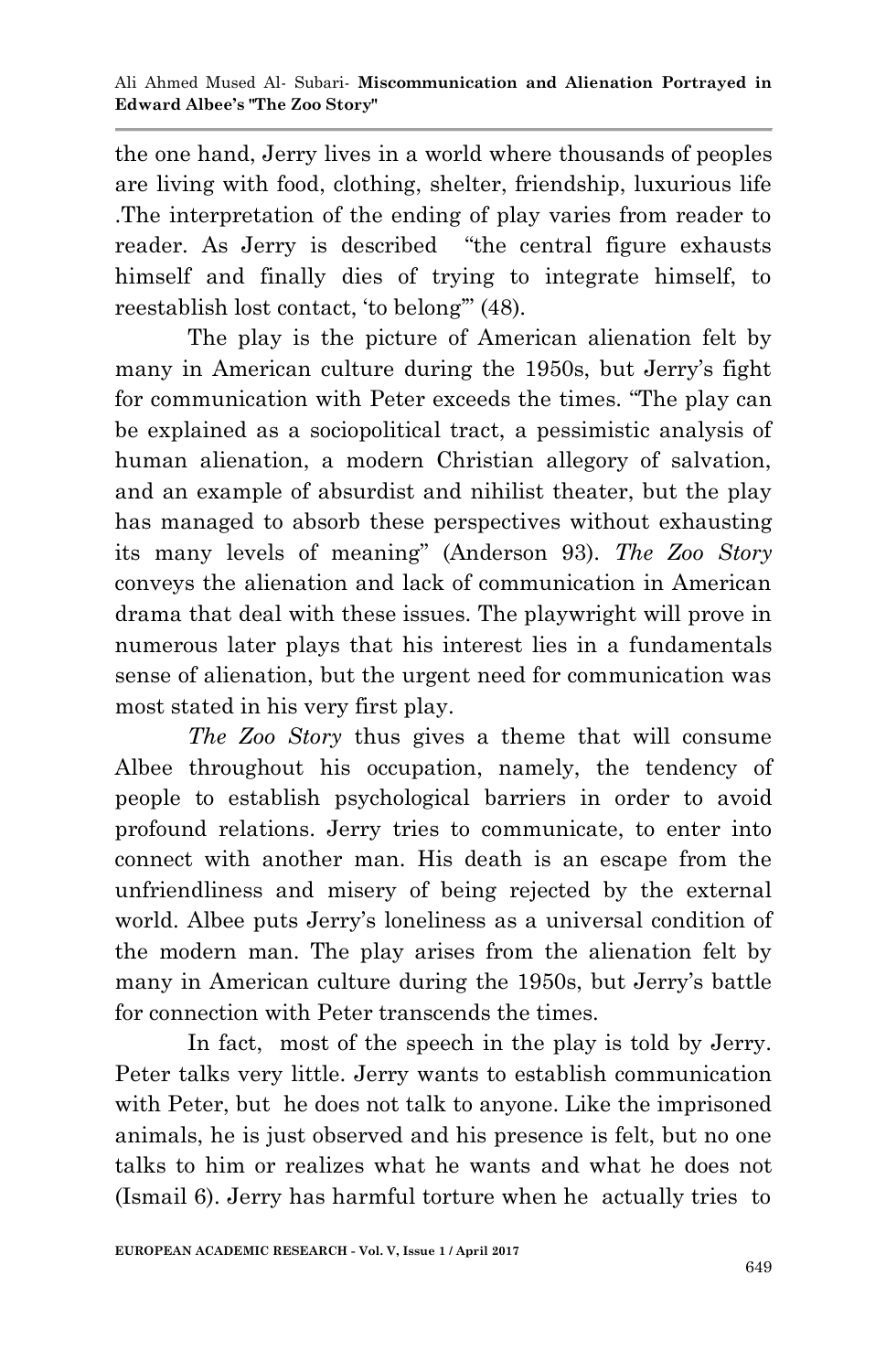establish communication. Harold Pinter states that: The element of language still plays an important role in this conception, but what happens on stage transcends, and often contradicts, the word spoken by the character ( Harold 26).

Martin explains that a Logical communication in the play is decreased to pointless cries and screams. They use stereotypical expression, silences and ambiguities as effective methods to represent life as they see it. These silences, imperfect sentences with gaps and abbreviations used in the play to numerous interpretations. Characters on the stag engage in verbal and nonverbal dialogues and make silences speak through vocal intonations and signs (Esslin 19).

# **ALIENATION: THE COLLAPSE OF SOCIAL PERSONALITIES**

An alienation is the main social issue that results from people humiliation and personality crisis and includes a series of social, economic, cultural, and political changes. These changes affecting American society and the world have been led by hostile attack and exploitation. The first view show the man as alone, homeless, lost in the depth of his alienation. *The Zoo Story* accounts for the life of Jerry who has become burden not due to conflict, but due to alienation from his family as well as from other characters. Jerry does not share any of his internal feelings with anybody. Therefore, the inner tensions increased day by day which finally caused his suicide. Jerry's mind is like a well which has an entry door but after entry there is no exit. The alienation and other feelings completely interrupt his life of which he wants to destroy his life. *The Zoo Story* brought American silence and alienation on the stage.

An alienation in American life depicted very symbolically by Edward Albee in *The Zoo Story*. The play opens when Jerry and Peter are quarreling for a bench in the open space of the zoo. The scene has a symbolic importance in the life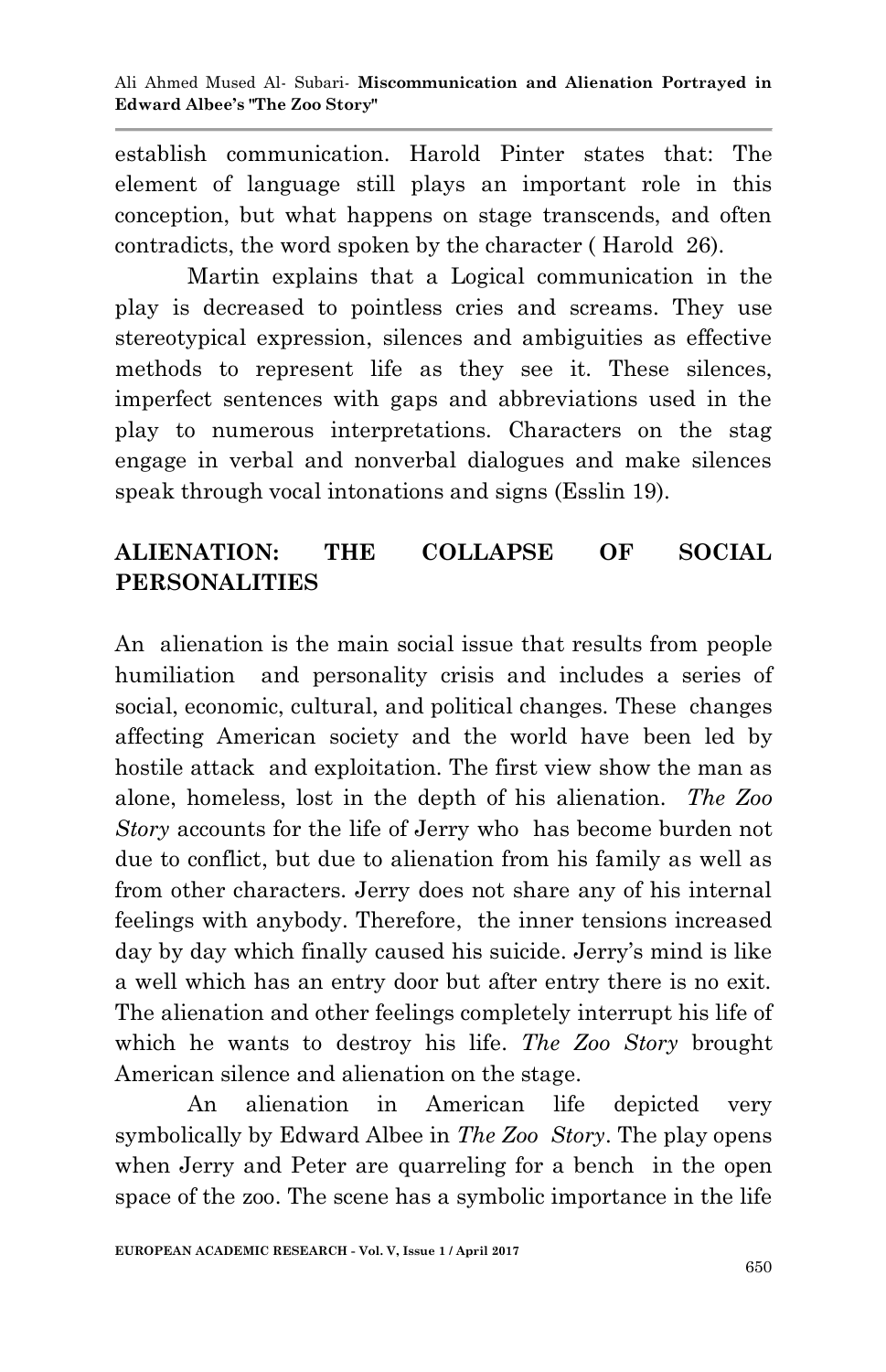of most of the Americans. In the "story of the dog" episode in *The Zoo Story* Jerry is conscious about the alienation. While telling the story or the dog he tries to show his own will to kill himself. Jerry tries many times to generate meaning in his life hardly, but he does not do it well. This sense of meaninglessness gives him the impression that he is like a captive animal in the zoo. Therefore, the best way to get rid of this critical illness is to kill his life. Jerry and Peter symbolize two different worlds, the world of success and development , and the world of the imprisoned and alienated souls. Seifker explains that the dialogue between Jerry and of Peter represents "a clash of two very different worlds" ( Siefker 40). Jerry wants from his audience to tell his stories. He is in need to tell his stories in the hope that he can create some memorable actions that will immortalize him. He comprehends that he should find escape from his alienation that outshines his life through media. The author clarifies failure of communication and sense of alienation through ambiguous and doubtful motives of characters during their interaction with each other. This picture of Jerry's imprisonment is a manifestation of his manner towards American life. Jerry paints a picture of a society in which people are separated from each other due to sociopolitical and interpersonal barriers. The zoo offers an accurate similarity for such human loneliness as Jerry says that :

> I went to the zoo to find out more about the way people exist with animals, and the way animal exist with each other, and with people too. It probably wasn't a fair test, what with everyone separated by bars from everyone else, the animals for the most part from each other, and always the people from the animals. But if it's a zoo that's the way it is (Albee  $10 - 11$ ).

For Jerry, zoo is a symbol for American life. Realizing that, Jerry searches for an escape in the form of having some interaction with Peter who is a complete outsider to him (Oliver and Bogard 34).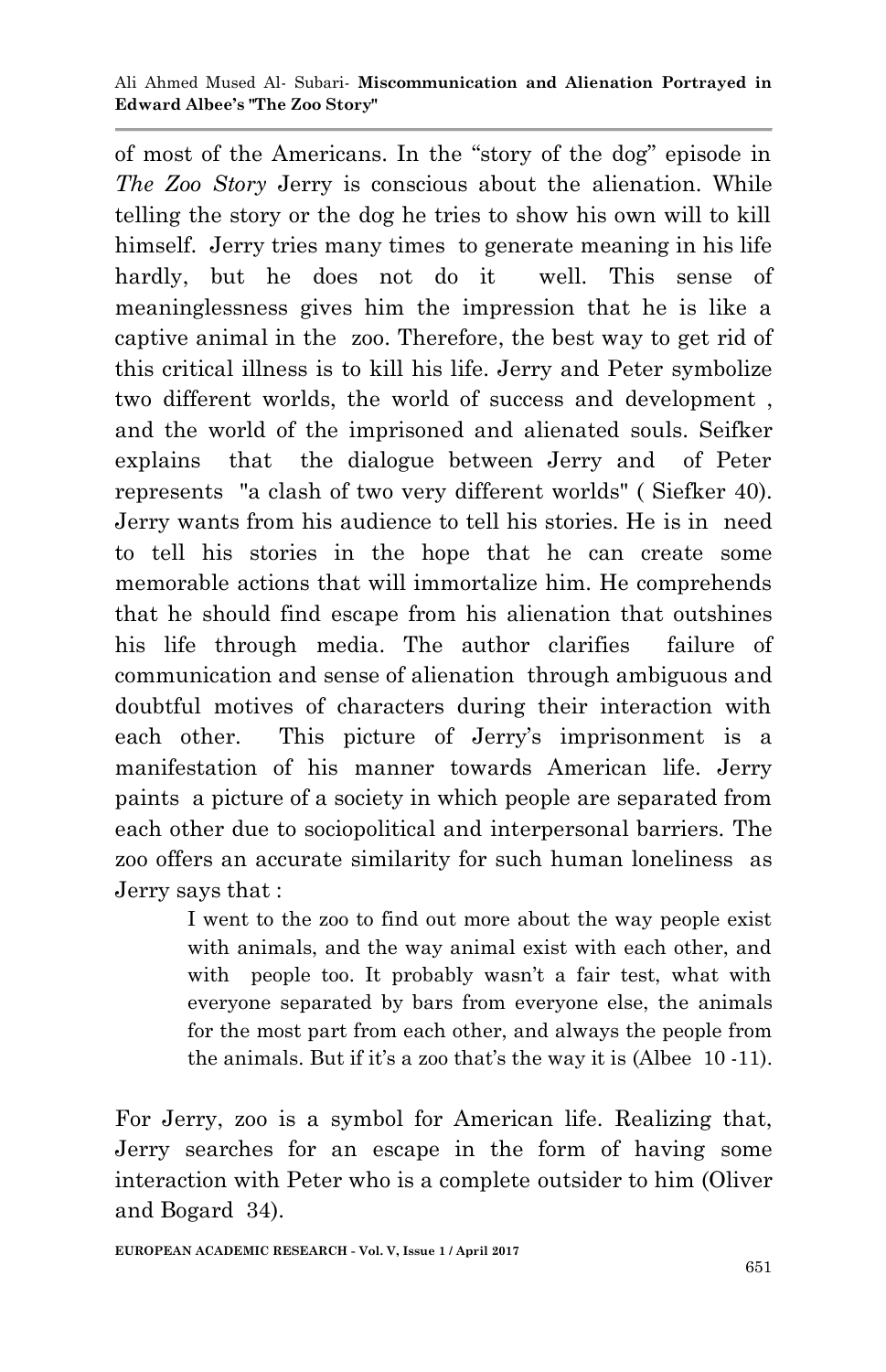Ali Ahmed Mused Al- Subari*-* **Miscommunication and Alienation Portrayed in Edward Albee's "The Zoo Story"**

## **LACK OF COMMUNICATION: THE FAILURE OF SOCIAL RELATIONS**

Lack of communication in American life depicted very symbolically by Edward Albee in *The Zoo Story*. The play displays when Jerry and Peter are fighting due to a bench in the park and talking about the zoo. The scene has a representative and significant picture of Americans life. In the "story of the dog" episode in *The Zoo Story*, Jerry is conscious about the miscommunication. Jerry starts from suffering and ends all the sufferings at the last by killing himself. The communication problems occur in the play as the mirror of the communication problems of society; the play attacks the very foundation of American optimism". Lisa suggests that Jerry "wants to give voice to the people of his class whose bypassed histories seem lost in the fast-paced tumult of society ( Siefker, 34). The play begins with the dialogues between Peter and Jerry. Jerry tries to attract the attention of Peter by failure communication:

> Jerry: I have been to the zoo (Peter doesn"t notice) I said , I"ve been to the zoo. MISTER? I've BEEN TO THE ZOO! Peter: Hm?...What?...I'm sorry, were you talking to me? Jerry: I went to the zoo, and then I walked until I came here. Have I been walking north? (Albee 1 )

In above quotation, Jerry starts discussion at first and makes Peter to talk to him. He tries to know all about him by asking him several questions. Identify his profession, family size, area of residence and income. Jerry asked Peter many questions and these questions help him to expose the personality and life style of Peter. Jerry seems very perplexing character at the beginning of the play. He doesn"t know what he is performing, but aware about his confusing situation. As his dialogues suggest that for him animals are more important. There is a resemblance in the behavior of animals and human beings. Through Jerry is a confusing character who doesn"t know what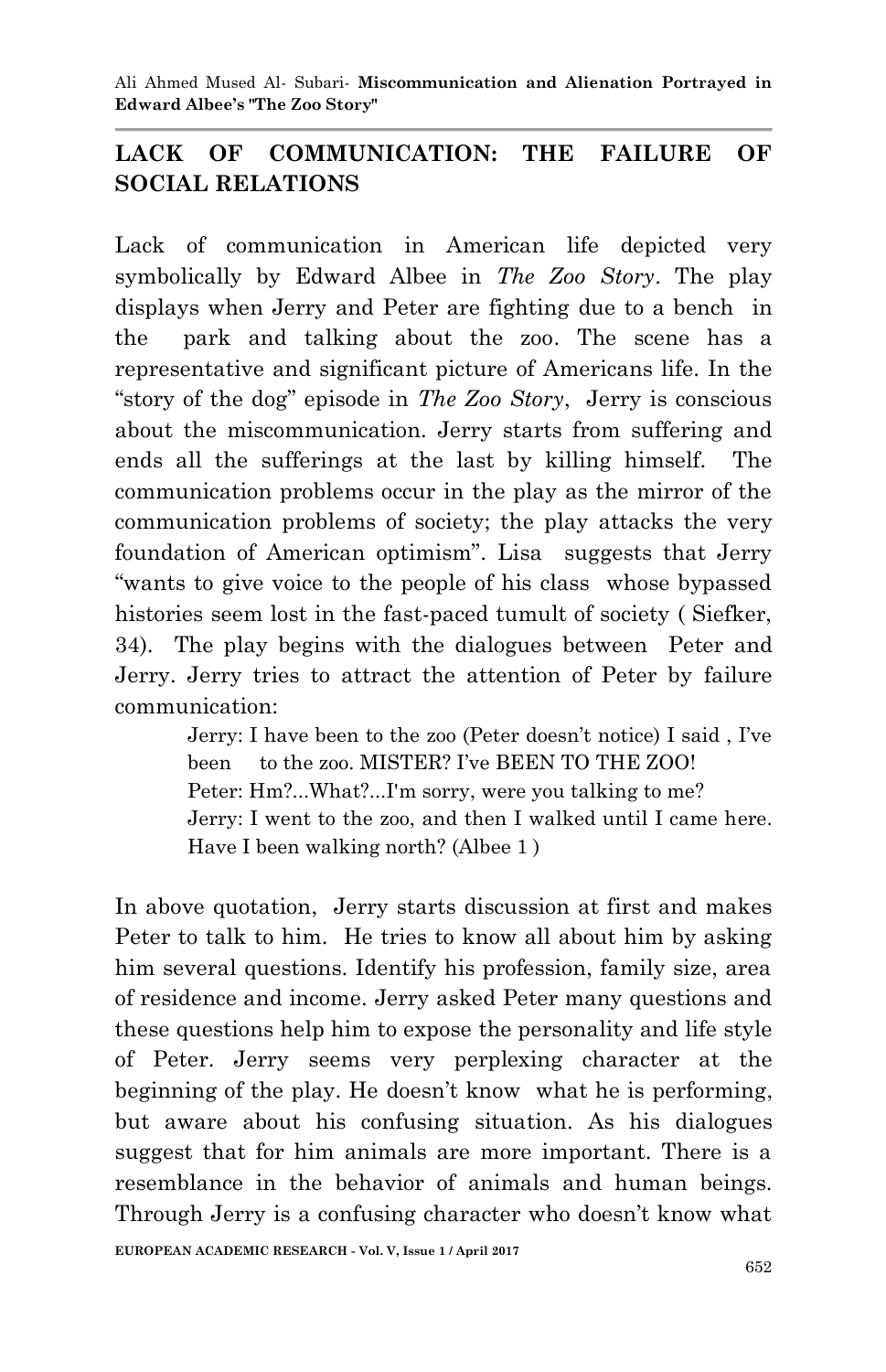he is doing but he knows very well what he wants. His whole action is related with his wanting. He made Peter to act as how he wanted to act him. Albee comments on the behavior of the American men and women in their society. Some critics also consider the lack of communication is the main solution in order to escape from the life of spoiled men and women.

When Jerry tells a dog's story that time he says that the dog has affection with me but I am tried to kill him by poisoning his food. But now the dog does not show any sign of love or affection. He does not bark by looking at me. But according to Jerry"s bad luck, the dog never likes Jerry. Jerry remains in his a lonely life, like an animal in the zoo. He fails to make a connection with neither a man nor an animal. Martin Esslin says about Jerry"s "inability to establish genuine contact with a dog, let alone a human being (Esslin 267 ). Jerry wants to communicate with someone, but he doesn't succeed and he fails not only with people but with animals too. This story of the dog is similar to the story of Jerry. Albee himself comments on the attraction or closeness between these two stories in an interview: "I suppose the dog story in *The Zoo Story* to a certain extent, is a microcosm of the play by the fact that people are not communicating, eventually failing and trying and failing" (Mann 32). Thus, after Jerry fails to achieve his aim with the dog, he decides to come to the zoo to put an end to his life. I tried to kill the dog who loved me. I wanted to kill myself. These dialogues of Jerry was well-planned and not a sudden reaction. His intension was already fixed. He wanted to kill himself and he used Peter as a tool to complete his wish. Peter unconsciously helped him in activated satisfaction.

While discussing with Peter, Jerry admits that he likes to know about people when he gets the opportunity because he gets very less chance to communicate other people: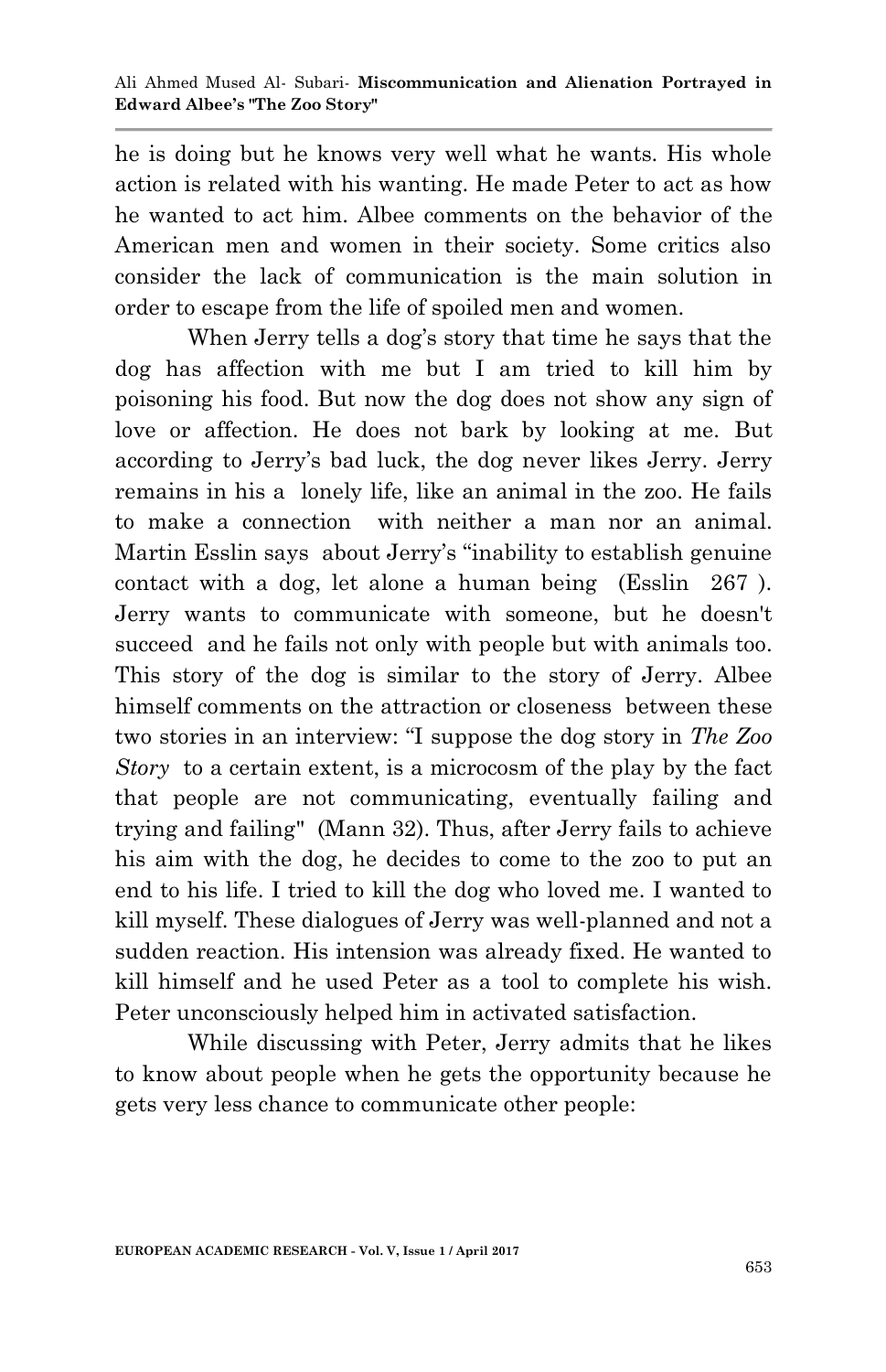"I don't talk to many people\_ $\angle$ \_ except to say like: give me a beer, or where's the John, or what time does the feature go on, or keep your hands to yourself" (Albee 2).

The above dialogues show Jerry"s failure of communication. It seems that Jerry does not feel comfortable while communicating with other and he gets very less chance to talk to other people. It suggests that he lives a lonely, isolated and alienated life, completely separated from other people. But Peter does not feel any trouble while talking to others. But it's very clear that he is proud of his career, his salary, his general home situation etc. Jerry is strongly aware about his impoverishment of communication with other people in the world. In the beginning of the play, Jerry impresses the audience as being *"not properly dressed, but carelessly"* (1). His external appearance represents his great weariness. The outer appearance is symbolic which suggest the audience that the person is tired of his own life. He is tired of due to his awareness of miscommunication.

Jerry had mostly contact with his landlady and her dog when he was in boarding house. Jerry attempts to win friendship with the animals like dog, cat etc. after recounts his relationship to the dog, Peter claims to have not understand Jerry, the landlady, "or her dog". This line is the cause of final development and the final action. When Peter refer the dog as *her dog* that time Jerry shows a sudden reaction that:

> her dog.... It is her dog! I thought I was my ....no.no. You're right. It is her dog. (looks at Peter intently, shaking his head) I don't know what I was thinking about; of course you don't understand (10).

He blames Peter for not understanding him. Now he fights for the ownership of the bench. Peter is sitting on, even at the cost of his life.

Critics have called Jerry "*schizophrenic*" as he suddenly allows himself to be killed. According to that, Peter rejects not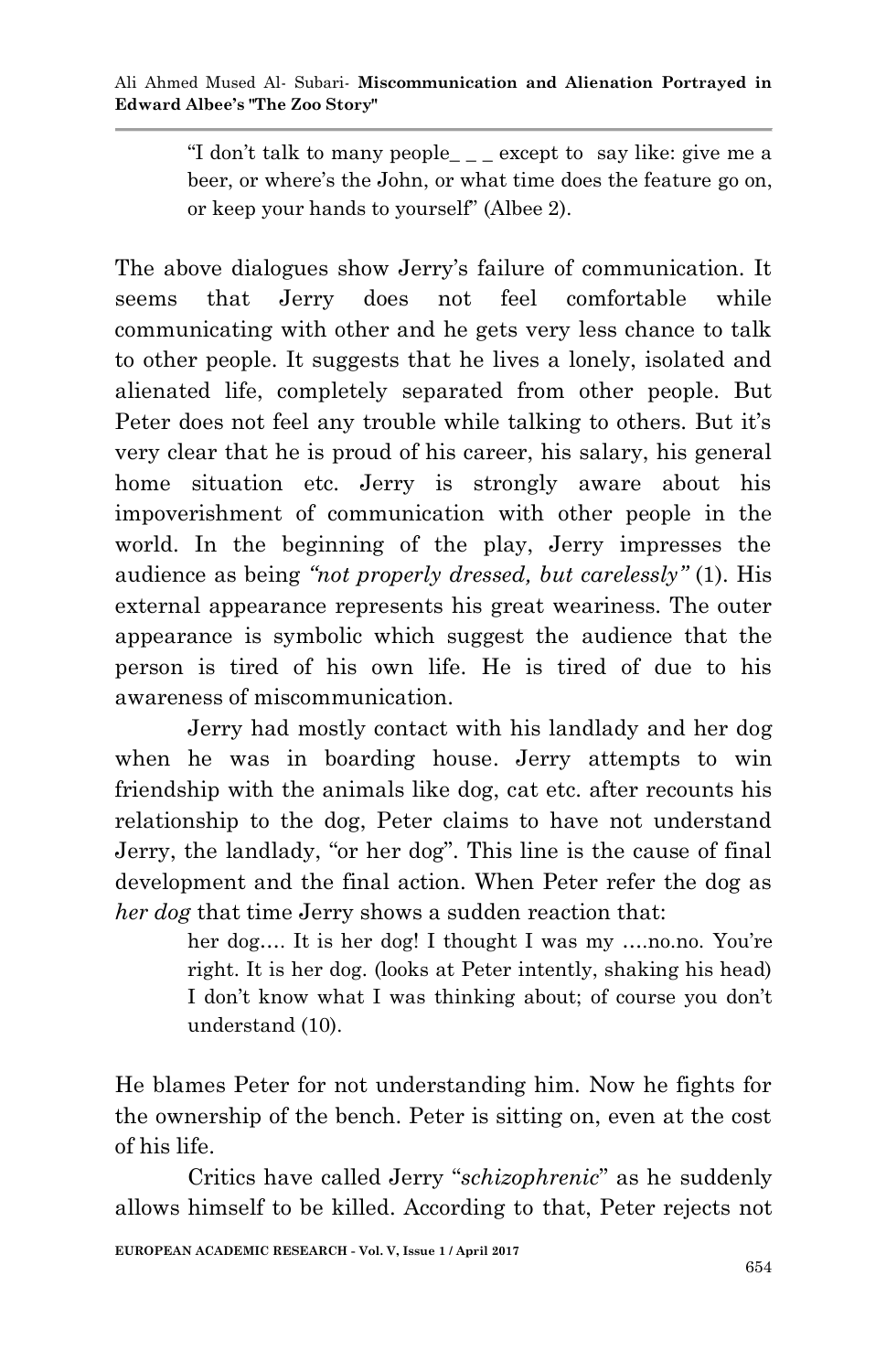Ali Ahmed Mused Al- Subari*-* **Miscommunication and Alienation Portrayed in Edward Albee's "The Zoo Story"**

only "*a crazed man*", but as Albee suggests, all experience associated with the visceral, mysterious, non-rational (Roudane 39). When Peter shouts on him," *I DON'T WANT TO HEAR ANY MORE*" for a movement everything was silent ( Albee 17). The meaning of silence is unspoken in the play, but we can guess what does Albee means? What are the unspoken sayings? He speaks about pain, alienation or lack of communication that is reflected in his weariness. When Jerry fails to gain Peter"s understanding becomes more violent, he forces Peter to pick up a knife.

### **CONCLUSION**

This paper analyzed the two important themes of Albee's play *The Zoo Story* such as the lack of communication and inevitable alienation. It also exposed the failure of human relationships in American society. His characters invent fake forms of community to disguise the fact that they are alone. Therefore, the play makes a forbidding atmosphere with so many negative aspects like alienation, miscommunication, isolation, poverty, insecurity, homelessness, etc. but the protagonist of this play Jerry hopes for a better community by sacrificing his life to make the upper class society aware of the presence of the poor, homeless as well as alienated people who live in American society . As an embodiment of unstableness and threat, Jerry stays alive in the readers mind.

### **BIBLIOGRAPHY**

- 1. Albee, Edward. *The Zoo Story*: A Play in One Scene for William Flanagan. New York, NY: Grove Press, 1960.
- 2. Anderson, Mary Castiglie. "*Ritual and Initiation in The ZOO Story." Wasserman, Julian N., ed. Edward Albee: An*

**EUROPEAN ACADEMIC RESEARCH - Vol. V, Issue 1 / April 2017**